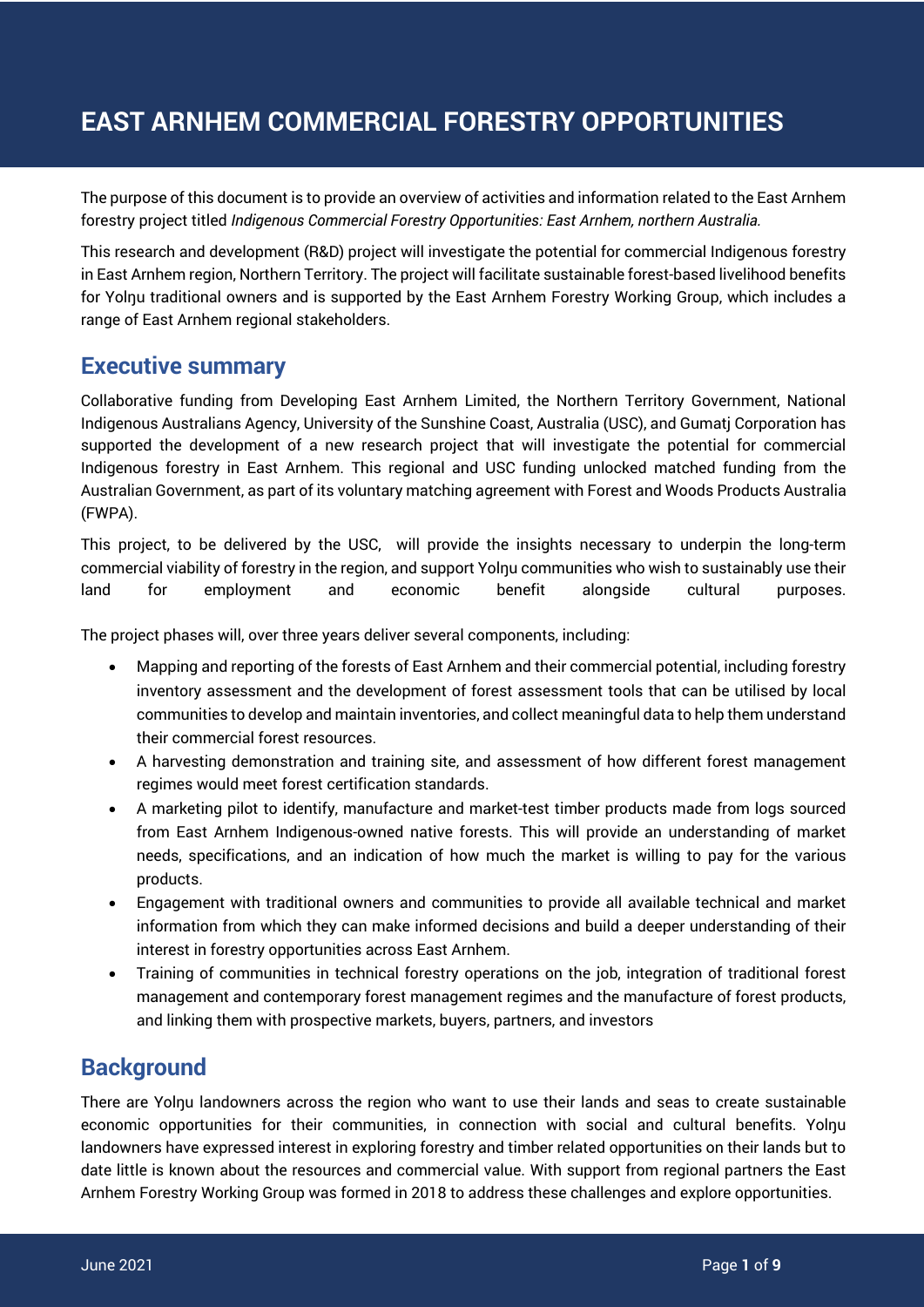# **Current context of northern Australian forestry**

CRC for Developing Northern Australia (CRCNA) released the Northern forestry and forest products industry situational analysis in April 2020. The below are snapshots taken from this report:

In aggregate, the northern Australia forestry and forest products industry is estimated to have an annual production output in the order of \$84 million, and supports more than 1240 direct jobs and around 1860 indirect jobs. However, these estimates have considerable uncertainty given data limitations and a reliance on only partial information collected through this project. It is also worth noting that key sectors of the industry have to date largely been based on establishing the underlying plantation forest resources for downstream processing and export markets. In the Northern Territory this is the case for the maturing plantation forest resources of African Mahogany, Indian sandalwood and Acacia, that are now approaching or only recently transitioned to harvest age and sale into markets.

Consequently, over the next five to ten years, there is scope for the northern Australian forestry and forest products industry **to double or treble in output value to up to \$300 million per annum**, as a consequence of increasing harvest levels, expansion of forest resources and potential for downstream processing and value-adding. These opportunities could also generate **up to 600 direct jobs in the forest products industry,** which includes opportunities in both the native forest and plantation sectors.

For example, Indigenous engagement in native forest management for timber production has the potential to generate large employment and production benefits, where if 10% of the private forest with commercial potential was actively managed for timber, for example, this would represent 660,000 hectares. This area could generate \$15 million in selectively harvested log income per year and produce \$100 million worth of sawn timber annually, while creating around 370 direct jobs for Indigenous communities and industry partners.

# **Current context of East Arnhem forestry**

The current industry is small but regionally and strategically important. In East Arnhem, the Gumatj sawmill and woodworks facility is an example of a successful small-scale Indigenous forestry business that has potential to expand its current product range (which focusses on replacing imported construction materials including timber roof trusses and supply of specialty timber for local and regional markets) and be a model for other interested local Indigenous communities to learn from and develop in support of sustainable regional economic development. It is known that some East Arnhem Aboriginal communities and businesses are interested in Indigenous-led forest and timber product enterprises, and that the region contains large areas (~3.3 Mha) of Indigenous-owned native forests with commercial potential. These forests are found in areas that will be cleared for bauxite mining and on other Indigenous freehold lands suited to long-term, selective, and sustainable lowimpact harvesting.

Current best-available data suggests these forests do have commercial value, but the data is coarse and not ground-truthed, hiding the true commercial potential (productivity, product mixes) of East Arnhem's forests. This is limiting an ability to forecast end-product types, harvestable quantities/values and broader market and supply chain opportunities for the region with an emphasis on replacement of imported construction materials. In addition, the Indigenous communities with interests in commercial forestry are largely lacking in business experience. This project will help address the forest data shortfalls and align new forest product development with forest productivity and Indigenous community capacity through four concurrent phases.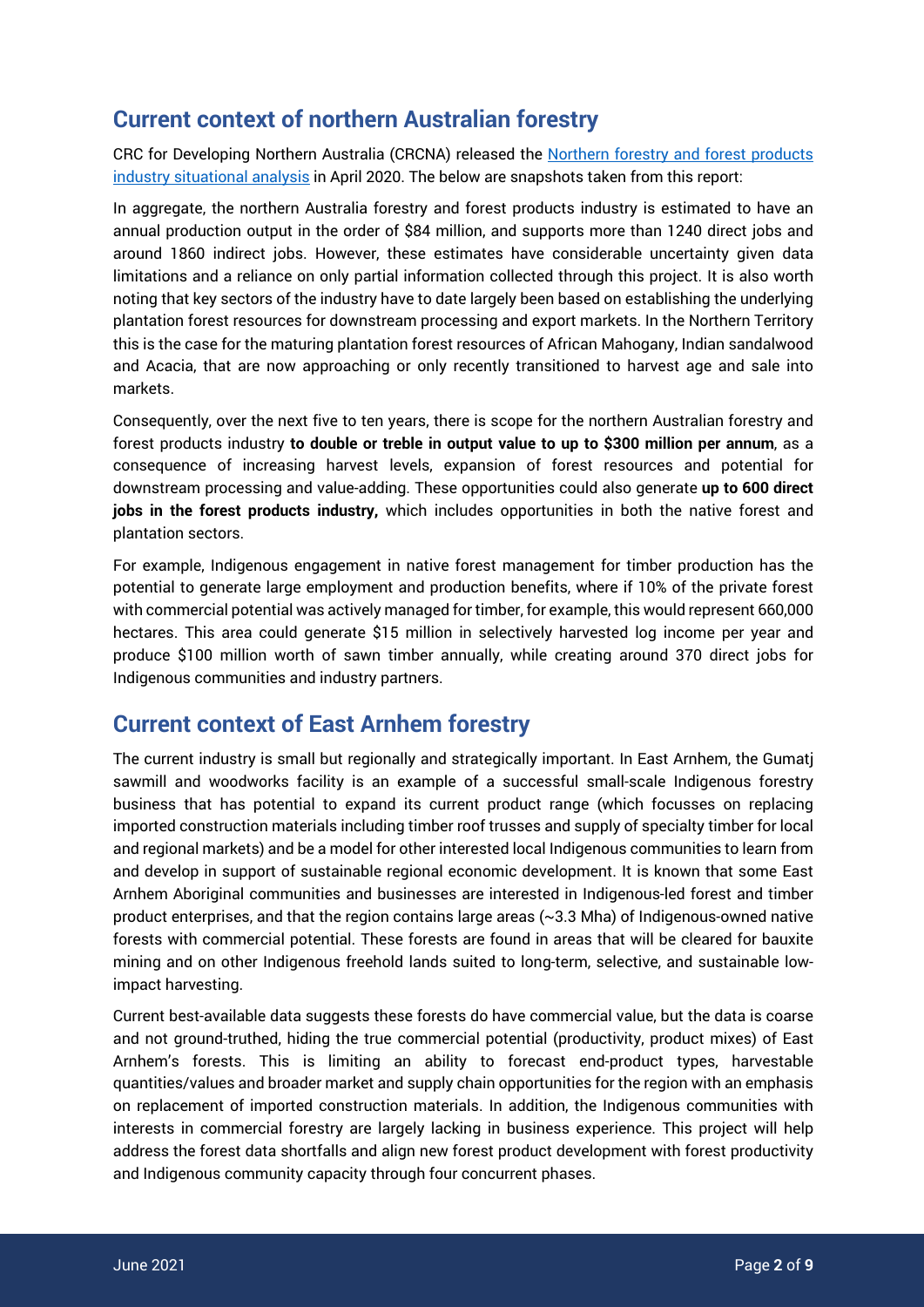

Figure 1: Forests in Northern Australia, by forest type. *Source: ABARES*

(https://www.agriculture.gov.au/abares/forestsaustralia/forest-data-maps-and-tools/forestmaps#key-maps-from-australias-state-of-the-forests-report-2018)



Figure 2: Native eucalypt forest. Shaded green areas indicate native eucalyptus open forest coverage in East Arnhem.

*Source: ABARES (above image zoomed in)*

(https://www.agriculture.gov.au/abares/forestsaustralia/forest-data-maps-and-tools/forestmaps#key-maps-from-australias-state-of-the-forests-report-2018)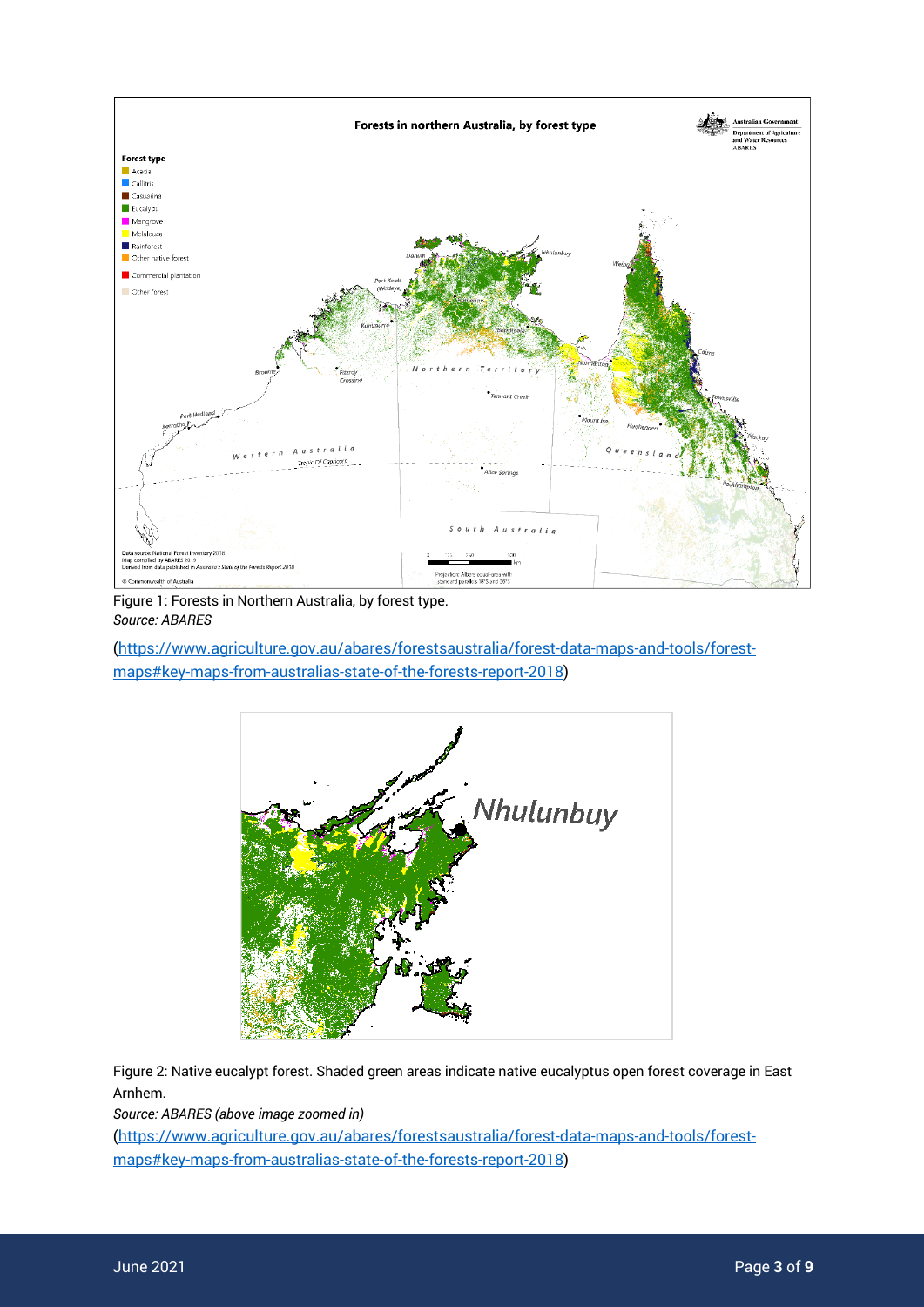# **Project governance**

## **Project Steering Committee**

Under the FWPA funding agreement, an advisory committee is required to be established to oversee technical project governance and delivery. The **East Arnhem Indigenous Forestry Project Steering Committee** has since been formed and will offer technical and industry support, partnering to the East Arnhem Forestry Working Group. The East Arnhem Indigenous Forestry Project Steering Committee is represented by the following:

- Northern Land Council (NLC) Craig Bonney (as the representative of traditional landowners in the region), and any specific traditional owners that nominate
- Developing East Arnhem Limited (DEAL) Jordy Bowman (representing the East Arnhem project funders)
- Gumatj Clan senior elder Balupalu Yunupingu
- Forest & Wood Products Australia (FWPA) Research & Development Manager Chris Lafferty
- Forrest & Woods Products Australia (FWPA) Director Jim Henneberry
- Commonwealth Scientific and Industrial Research Organisation (CSIRO) Chris Chilcott
- Plant Health Australia Mila Bristow
- Timber Queensland/Northern Australia Forestry Hub Mick Stephens
- Department of Industry, Tourism and Trade (DITT) NTG Dallas Anson
- Forestry Industry Association Northern Territory (FIANT) Mark Ashley
- University of the Sunshine Coast, Australia (USC) Mark Annandale
- QLD Department of Agriculture and Fisheries (DAF) Salisbury Research Facility Rob McGavin
- Private Forestry Services Queensland Sean Ryan

## **Forestry working group**

The **East Arnhem Forestry Working Group,** which has worked over the last 18 months to develop this project proposal, will be retained as a second advisory group with a more regional and community focus to ensure on ground input to the project and support information sharing and collaboration with a range of key organisations. The East Arnhem Forestry Working Group to date consists of representatives from the following organisations:

- NLC
- DEAL
- USC
- Gumatj Corporation (Gumatj)
- Arnhem Land Progress Association (ALPA) as required
- Dhimurru Aboriginal Corporation (Dhimurru)
- Yirralka Rangers
- Northern Territory Department of Chief Minister and Cabinet (CM&C)
- Northern Territory Department Industry, Tourism and Trade (DITT)
- National Indigenous Australians Agency (NIAA)
- CSIRO

Representation will soon be sought from other Indigenous Protected Areas management groups, and as this project advances both steering groups will seek active and regular input as an open invitation from various stakeholders and landowners at a regional level, specifically during delivery Phases 2 and 3 (outlined below). This will also be supported by complimentary regional projects such as the DEAL led East Arnhem Landowner Prospectus (see *Supporting regional projects*)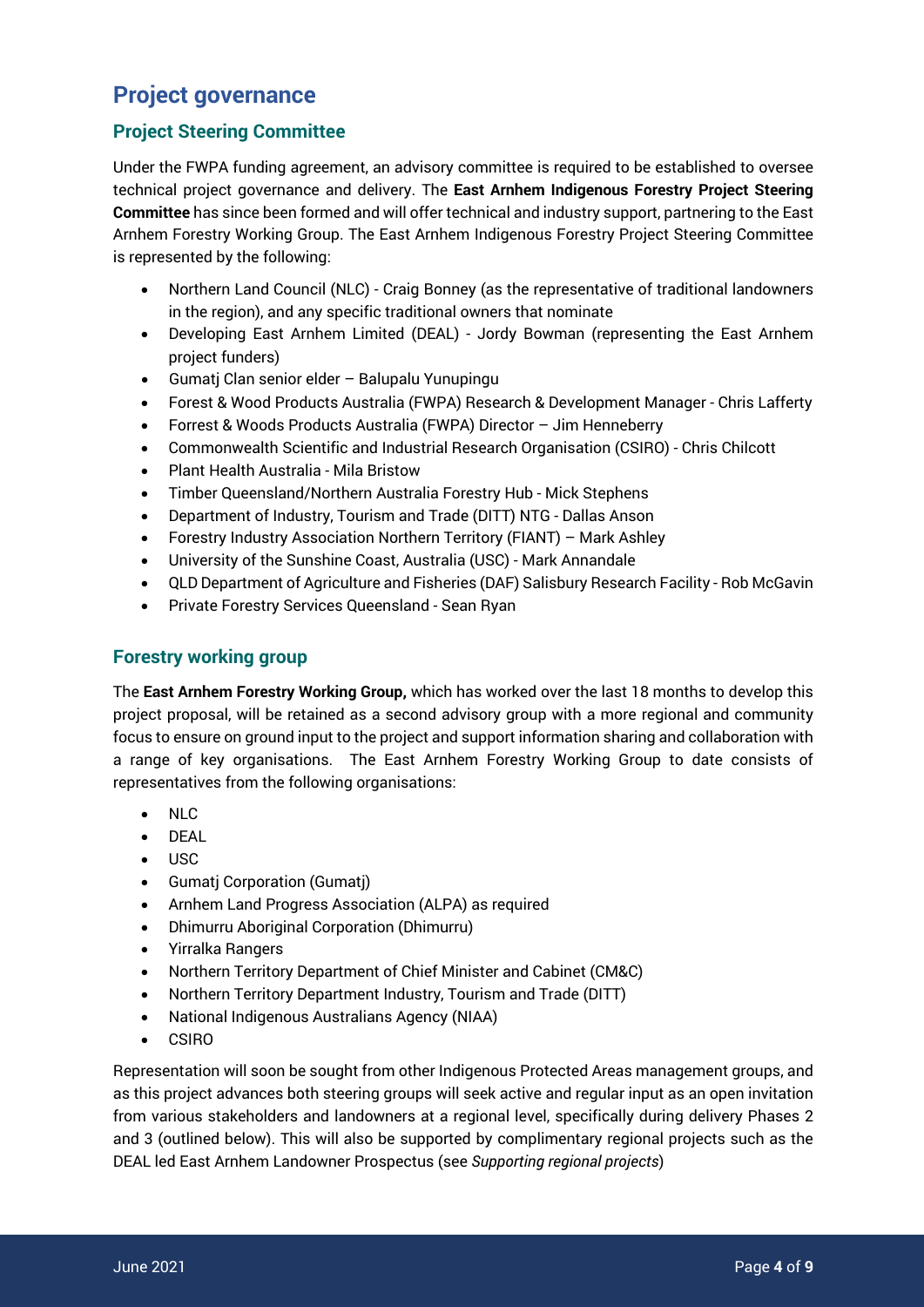## **Funding investments in project** (All amounts are exclusive of GST)

| <b>Source</b> | Cash** $(S)$ |
|---------------|--------------|
| <b>FWPA</b>   | \$310,000    |
| <b>USC</b>    | \$117,800    |
| Gumatj        | \$90,000     |
| <b>DEAL</b>   | \$60,000     |
| <b>NIAA</b>   | \$60,000     |
| CM&C          | \$55,000     |
| <b>DITT</b>   | \$45,000     |
| <b>TOTAL</b>  | ***\$737,800 |

\*\*\* Does not include FWPA fees -\$46,500 (net cash for project \$691,300).

\*\* Cash represents total invoiced funds received from FWPA or other project partners by the researcher.

\* In-kind contributions from DEAL, Gumatj, NLC, Queensland Department of Agriculture and Fisheries and CDP providers are not tabled but include approx. \$739,809 of value add (total investment \$1,477,609)

# **Project phases - overview**

There are four concurrent phases of this sustainable forestry research and development (R&D) project.

## **Phase 1 - Forest Product Development Pilot**

### **Summary**

Forest Product Development Pilot, involving a harvesting, product identification, manufacturing, performance testing and market assessment pilot. To support market entry, the focus will be on supplying local markets, including consideration Forest Stewardship Council (FSC) Certification options.

## **Key deliverables and timing**

The completion of a harvesting and marketing pilot to identify, manufacture and market-test valueadded timber products from logs sourced from East Arnhem native Indigenous-owned forests:

- **By December 2020** Establish the harvesting demonstration site i.e. define the site, commence CALM training including tree marking, production identification, species mix and other OHP requirements. Timing to commence harvest operations determined by Gumatj sawmill operational availability and any COVID-19 restrictions.
- **By April 2021**  Prepare an Operational Harvest Plan (OHP) during the 2020/21 wet season for the harvested area that will ensure all operations are consistent with the Forest Stewardship Council's (FSC) forestry standard for Group Certification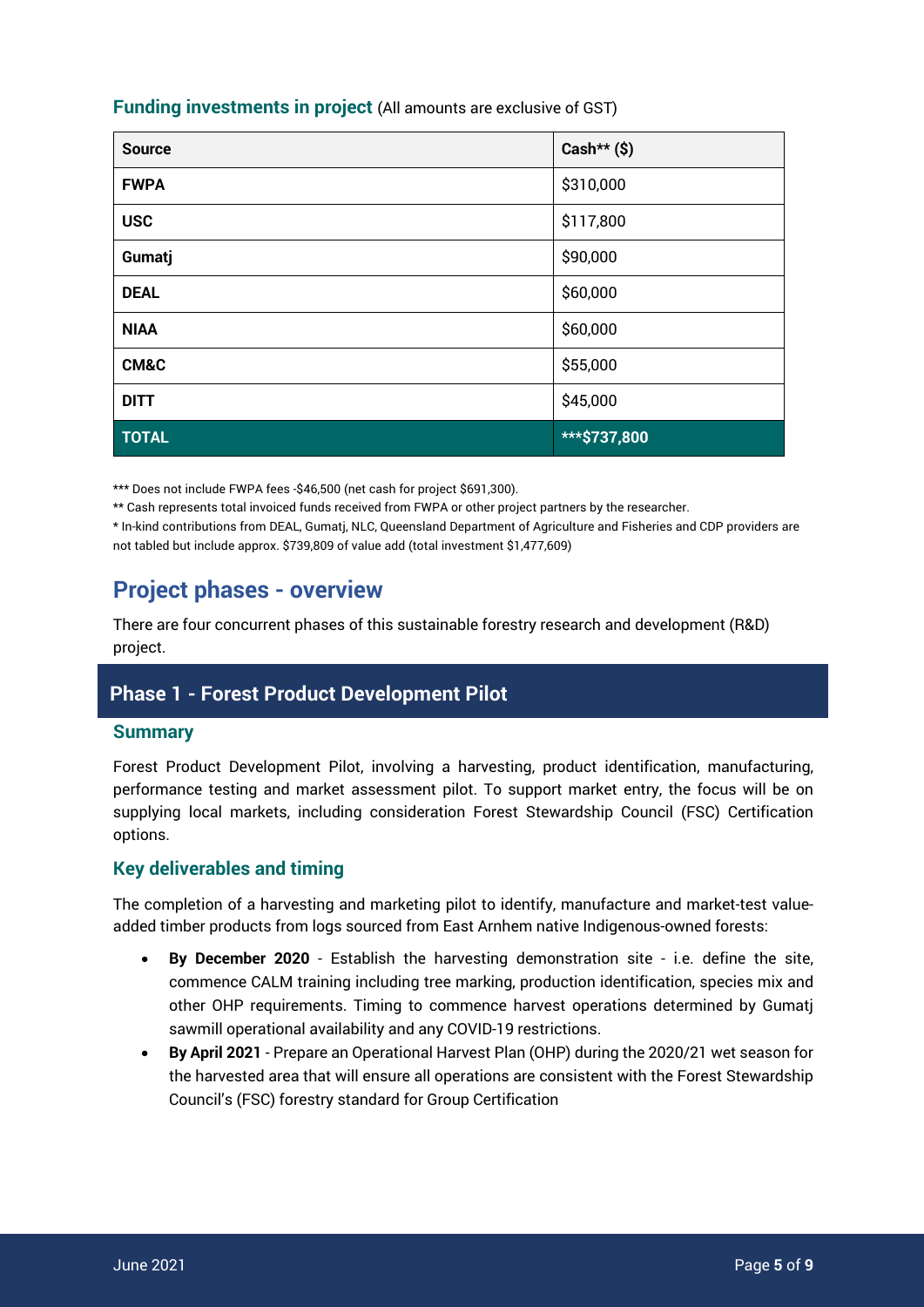- **Following April 2021 -** OHP technical review by the **East Arnhem Indigenous Forestry Project Steering Committee,** and consideration by the **East Arnhem Forestry Working Group** prior to workshopping with the traditional owners from the demonstration site area
- **Dry season 2021 -** Implement the harvest trial adhering to the traditional owner endorsed OHP supported by CALM training program.
- **Ongoing through 2021** Supply logs to the Gumatj sawmill and a shipment of logs (as billets) to QDAF Salisbury Research Facility (Brisbane). It is anticipated that log and or sawn timber of key species will be supplied to Salisbury Research Facility in 2020.
	- $\circ$  **By December 2021** initial timber characteristic and product development report;
	- o **By December 2021**  initial market assessment report which includes information gather from surveys of timber merchants regarding their perceptions of/experiences with sample products;
	- o Continuous feedback on outcomes will be received through 2021.
- **From project commencement to December 2022** Forest inventory of the ~200 ha area identified for harvesting, and other interested areas. This includes assessment of the forest productivity and product mix, plus the local Indigenous traditional values and uses (including fire management) of the forest. The inventory will also utilise a newly developed inventory app for mobile phones.

## **Inputs required**

Phase 1 seeks immediate input from Yolnu businesses and organisations, landowners, ranger and land management groups, CDP providers and other representatives to help identify:

- Areas in the East Arnhem region where there is interest in learning more about forestry opportunities so discussions can be scheduled into project planning
- Opportunities associated with existing activities of regional stakeholders (for example, land management, CDP activities, etc) where forest inventory training and forest inventory data collection could be incorporated

**If you fit the below description or require additional information, please connect with project facilitators. Contact details are included at the end of this document:** 

- **Do you or an organisation you represent have an interest in participating in this project?**
- **Do you have you an area of land you wish to consider for better understanding its forest resources?**
- **Do you have interest in linking to this project through existing activities or connecting with training programs such as CDP and regional training like CALM?**

## **Phase 2 - Traditional Owner Engagement**

### **Summary**

Traditional Owner Engagement, involving consulting with Indigenous communities interested in commercial forestry and informing them of industry opportunities and practicalities.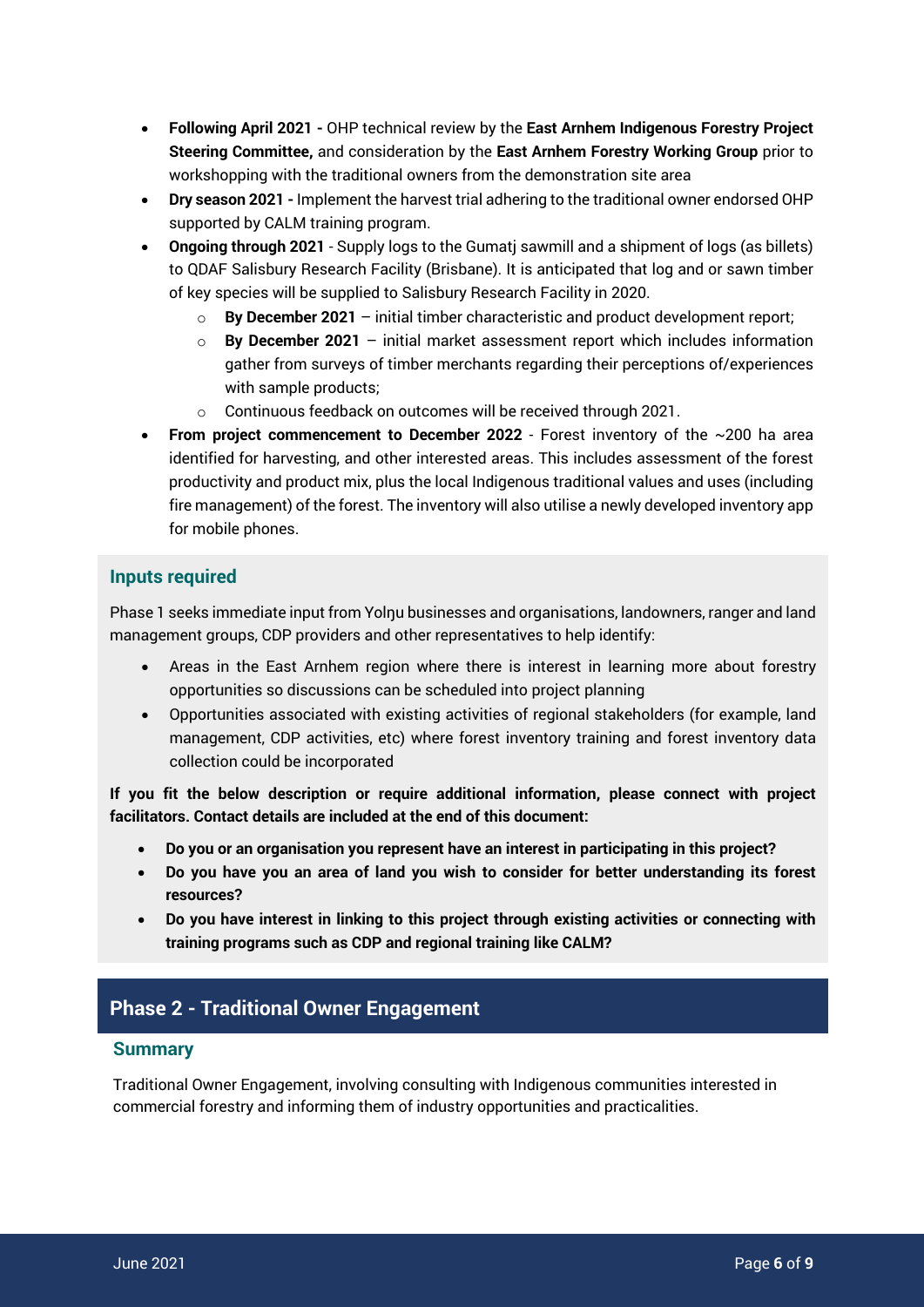## **Key deliverables and timing**

In areas identified to have commercial forestry potential and using the methodology developed in the previous research for development project completed by USC in 2019, through the 'Prospectus', DEAL will consult with traditional owners and communities to gauge their interest in forestry, discuss commercial opportunities, and explain the practicalities of forestry on country and the associated costs and potential benefits:

- **By December 2021** Overlaying forest resource maps with areas where traditional owners confirm where identified forestry development may occur and confirm scale and scope of forestry development through mapping and documentation of each interested community's opportunities and challenges for forestry development.
- **By August 2021 -** Identify needs for further engagement with traditional owners and communities to grow understanding of forestry, including Mark Annandale USC and DEAL staff undertaking additional engagement work where required.

Given delays to the Prospectus consultations as a result of COVID-19 travel restrictions, the project will also look to schedule early engagement with any interested parties and communities on this project.

### **Inputs required**

Consultations for the East Arnhem Landowner Prospectus are likely to occur early dry season 2021, though project facilitators hope to connect with any interested parties for initial forestry related discussions prior to this date.

**Phase 2 welcomes immediate input into exploring participation and opportunities. This will allow for future planning of engagement on country, and enable earlier work to commence on forest inventory data collection where traditional owners wish this to occur.** 

**If you fit the above description, please connect with project facilitators. Contact details are included at the end of this document.** 

## **Phase 3 - Forest Resource Assessment**

### **Summary**

Forest Resource Assessment, involving a comprehensive inventory (desktop analysis and field-based surveys) of the commercial forests of East Arnhem Land.

## **Key deliverables and timing**

Fine-scale mapping/reporting of the forests of east Arnhem Land and their commercial potential, and development of simple but credible forest assessment tools that can be utilised by the local Indigenous communities to undertake inventories of their forests to collect and document data on forest productivity and Indigenous traditional values/uses:

- **From project commencement to December 2022** Collation of existing data on forest resources across the east Arnhem region to identify areas with commercial potential.
	- o **Mid 2021 –** preliminary indicative data based on previous work and 2020 and 2021 data collection.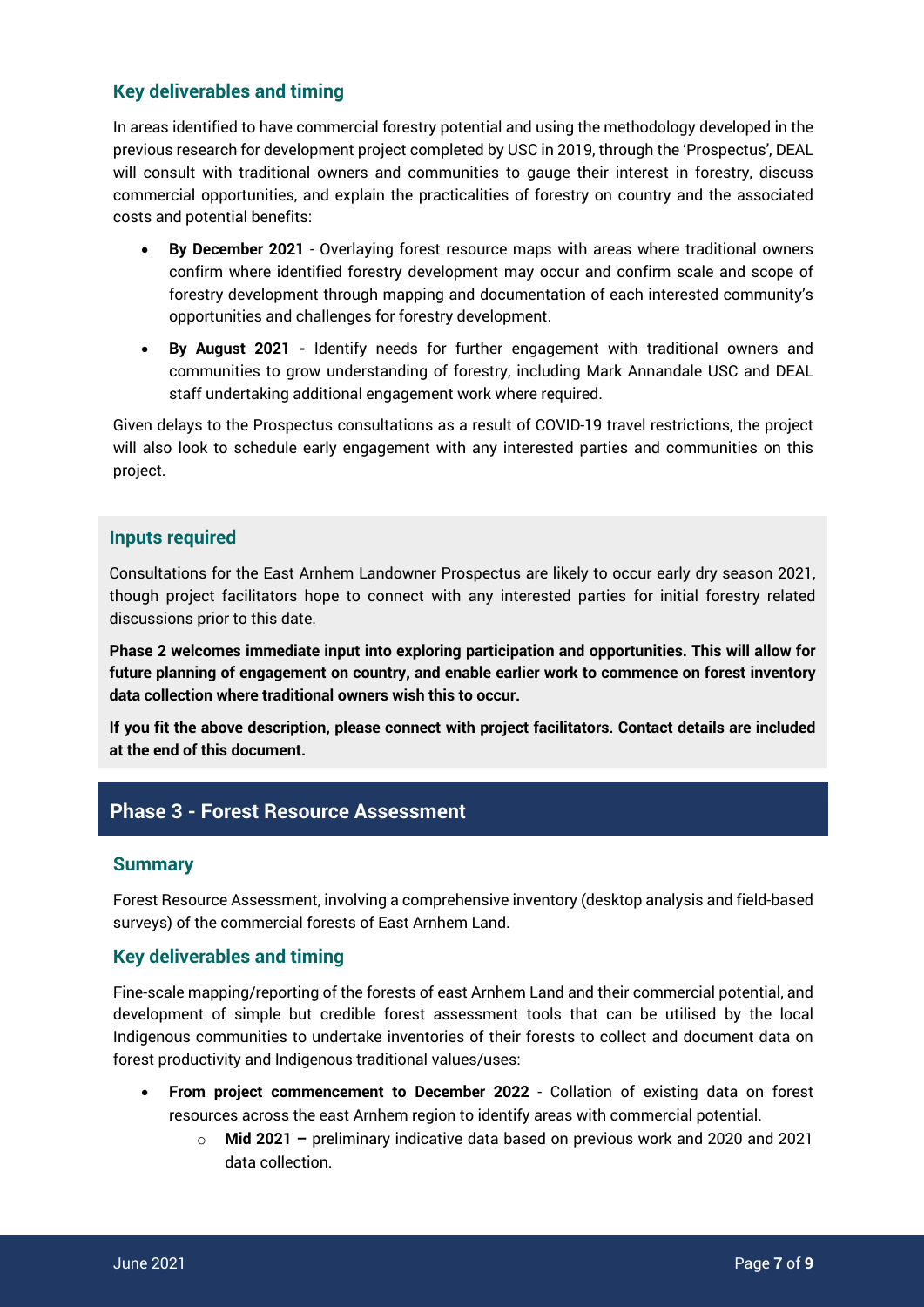- **From project commencement to December 2022 -** Field inventory in identified priority areas (from Phase 2) with commercial forestry potential.
- Collation of inventory data (forest productivity and product mix and traditional forest values/usage) into community-level reports.
	- o Rolling updates on assessment of data collected will be provided throughout the project to build the picture of regional forest resources over the life of the project.

## **Phase 4 - Indigenous Capacity Building**

### **Summary**

Indigenous Capacity Building, involving working with the Indigenous communities with identified potential to operate forestry enterprises to develop their forestry workforce and business opportunities. The project's multiple outputs will benefit East Arnhem Indigenous communities in sustainable development of their forest resources for long-term community livelihood benefits. The results will also be translatable to other parts of northern Australia where there is potential for sustainable Indigenous forestry development that may include FSC certification.

### **Key deliverables and timing**

Traditional owners trained in technical forestry operations through the CALM Certificate scheme integrated into Phase 1 and Phase 3 of this project, manufacturing of forest products to expand on the current Gumatj sawmilling business, and linking communities with prospective product purchasers and partners/investors and other Indigenous forestry businesses engaged in product development and marketing:

- **By May 2023** Training community members in forest resource assessment;
- **By December 2022** Prepare an integrated forestry development model, identifying how communities can work together across the forestry industry.

**Ongoing -** Facilitate relationships/partnerships between local Indigenous communities with commercial forestry potential and regional commercial forestry businesses and other potential partners, investors, and Indigenous forestry collaborators for sharing of harvesting, marketing and business management experiences.

### **Inputs required**

**Phase 4 will continue to build upon training opportunities and outcomes identified in Phases 1, 2 & 3, specifically, advancing CALM training through CDP providers, land managers and ranger groups.** 

# **Contact details**

**Developing East Arnhem Limited Contact:** Chris Gillies **Phone:** 0459 344 185 **Email:** industry@developingeastarnhem.com.au

**University of the Sunshine Coast Contact:** Mark Annandale **Phone:** 0428 789 938 **Email:** mannanda@usc.edu.au